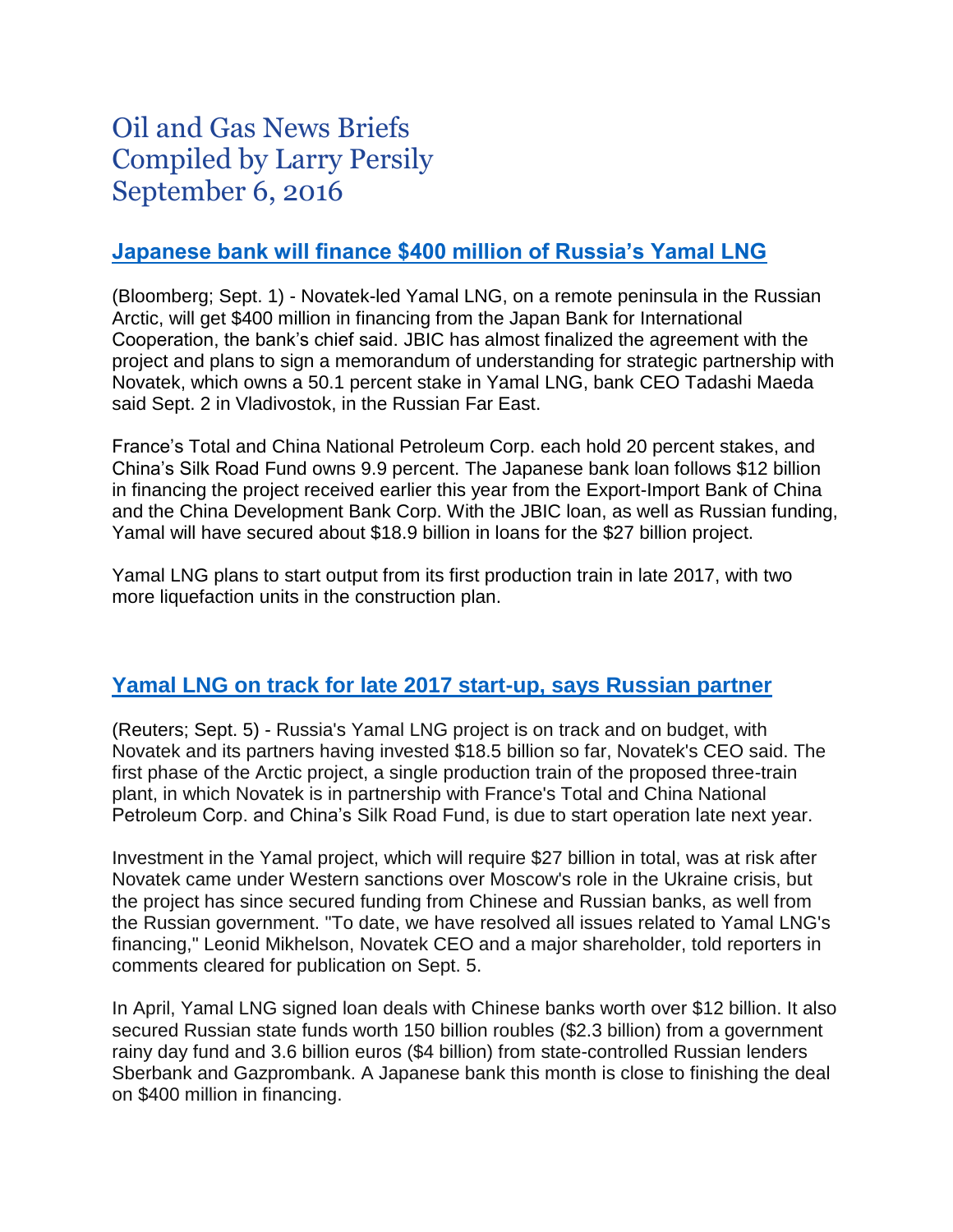# **[Japanese-operated LNG plant in Australia nears end of construction](http://www.abc.net.au/news/2016-09-05/end-in-sight-for-construction-of-giant-inpex-gas-project/7815844)**

(Australian Broadcasting Corp.; Sept. 5) - A \$37(U.S.) billion liquefied natural gas project in Australia has reached its final construction phase and is scheduled to start processing LNG late next year. After four years of construction, three production modules arrived Sept. 5 from Thailand at the Inpex-led Ichthys project in Darwin Harbor. "That's the last of 230 modules. … This is a really significant occasion," said Vince Kenny, the project's general manager of construction.

"It signifies the end of module delivery and also the final stages of construction and then commencement of testing, commissioning and start-up of our gas plant," he said. The project will take gas from a field off the coast of Western Australia and pipe it 560 miles underwater to a liquefaction plant in Darwin Harbor. Ichthys is one of six LNG projects to start up in Australia 2014-2017. "We're very close to peak [number of employees] with just over 8,000 people coming through the gate every day," Kenny said.

"We expect to hold peak for several months and then start on the ramp down as construction completes," Kenny said. Ichthys will be capable of producing 8.9 million metric tons of LNG per year. Its partners include Japan's Inpex as operator, and minority Japanese stakeholders Tokyo Gas, Osaka Gas, Kansai Electric Power, Jera and Toho Gas, along with France's Total and Taiwan's CPC Corp. The field holds 12 trillion cubic feet of gas and 500 million barrels of condensate, with condensate production expected to peak at 100,000 barrels a day.

## **ExxonMobil [prepares for long-term LNG demand growth](http://www.bloomberg.com/news/articles/2016-09-01/exxon-ignores-near-term-glut-to-play-long-game-on-liquefied-gas)**

(Bloomberg; Sept. 1) - When it comes to natural gas, ExxonMobil believes in playing the long game. As competitors continue to flood the world market with liquefied natural gas, depressing prices, Exxon is heeding the advice of forecasters scanning a quartercentury beyond the current glut. The company's view is that LNG demand will rise 1.6 percent a year through 2040, more than double the growth rate for crude oil.

With much of that growth set to come from the Asia-Pacific region, the world's biggest energy producer is working to bookend the area with resources, pursuing promising but as-yet untapped gas fields in Papua New Guinea and Mozambique that won't produce for years. "Exxon has a different strategy in that it's not looking to grow its gas business right now but is looking at what will happen in LNG 10 or 15 years from now," said Brian Hennessey, who manages \$1.3 billion at Alpine Woods Capital Investors, in New York.

The influx of LNG from projects first conceived a decade ago has swamped markets with excess supply, dropping global prices. In Japan, the world's biggest LNG market,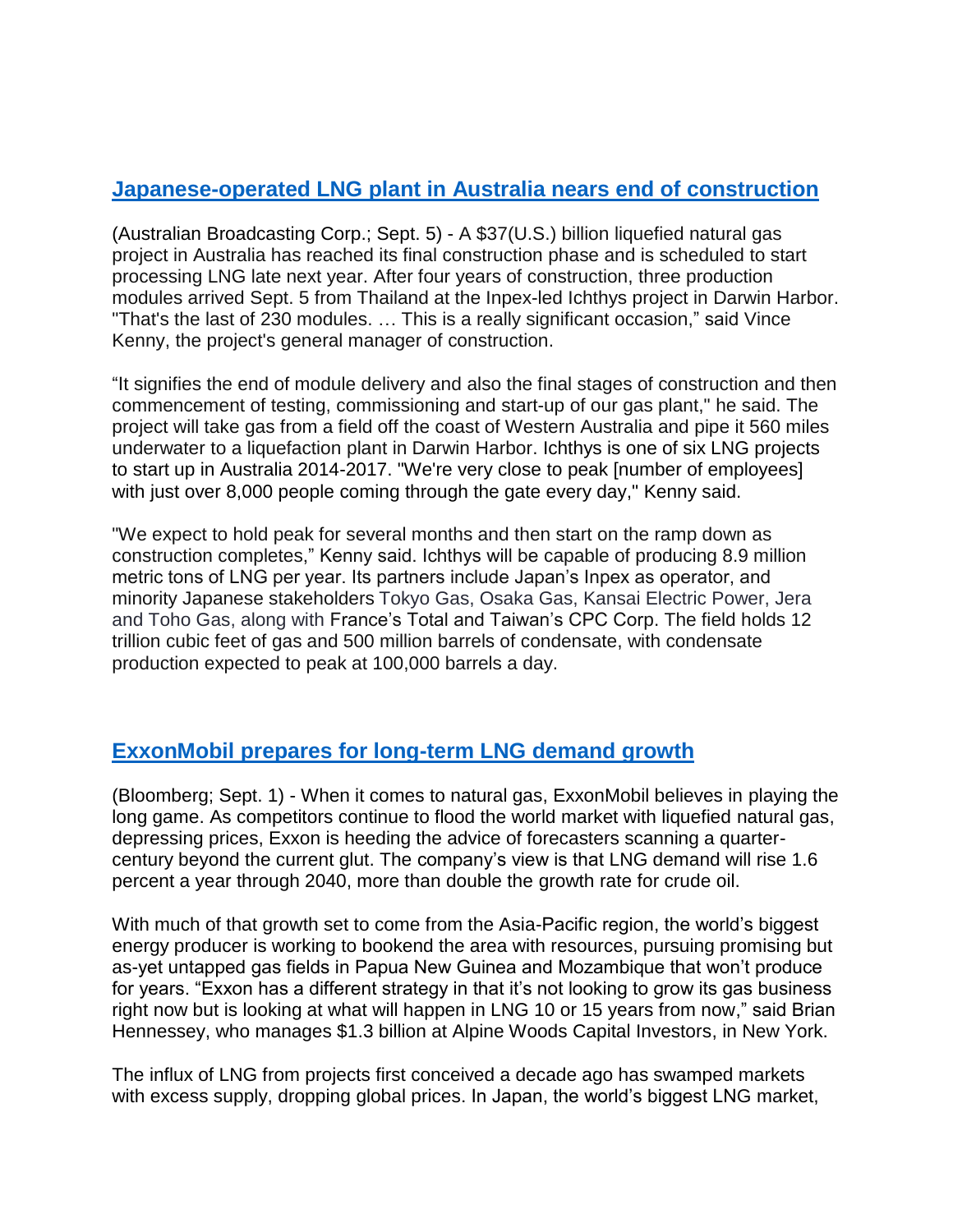the price of cargoes from Qatar tumbled 70 percent in two years to \$4.93 per million Btu. But the glut may be short-lived as low prices spur new buyers to enter the market and the advent of low-cost import facilities enables poorer nations to receive cargoes.

"There are going to be periods of oversupply and periods of shortness, and we do expect that into the early part of the next decade that there will be some oversupply. But we keep focused on the long-term value proposition," Jeff Woodbury, an Exxon vice president, said in July. "Consensus is that the LNG market will be oversupplied for the next 5-plus years," Anish Kapadia, managing director at Tudor Pickering Holt & Co. in London, said Aug. 31. "However, there is the potential for the market to tighten around the end of the decade as we see downside risks to supply and upside risks to demand."

#### **[Gas industry execs set up online market for LNG spot sales](http://www.bloomberg.com/news/articles/2016-09-01/lng-trading-meets-ebay-as-startup-launches-online-auction-site)**

(Bloomberg; Sept. 1) - A group of liquefied natural gas industry executives is launching a digital platform that will allow LNG traders to buy and sell spot cargoes via online auctions. The Global LNG Exchange, or GLX, will begin testing its platform in October and plans to handle live deals starting in the first quarter, said CEO Damien Criddle. He hopes the site can replace the current system handled through e-mails, instant messages and phone calls, which dominate the current spot and short-term market.

The launch comes as spot LNG trading expands and new liquefaction plants increase global supplies and spur some traditional buyers to resell cargoes they don't need. Spot and short-term deals accounted for 28 percent of the global LNG trade last year, according to the International Group of LNG Importers, up from 16 percent a decade prior. "Right now you have to find information on the market through rumors and various angles," said Criddle, a former Shell attorney.

"When you see supply and demand on a screen, that will lead to price discovery, which will lead to a more transparent market, which will lead to more liquidity," he said. The platform will allow members to post offers to sell or requests to buy cargoes, and then let other participants anonymously bid on proposals. When the auction is finished, the winning bidder and the auction poster will be connected so long as the bid meets a reserve price, and the two parties will be able to close the deal. The platform has been funded so far by the management and private investors from Australia.

#### **[Indonesia could face gas deficit of 4 bcf a day by 2030](http://www.thejakartapost.com/news/2016/09/01/ri-projected-become-net-gas-importer-2030.html)**

(The Jakarta Post; Sept. 1) - Indonesia is expected to suffer from a natural gas deficit in 2030 and become a net gas importer as domestic supplies fail to meet rising demand. By then, the nation's deficit is estimated to reach 4 billion cubic feet per day, according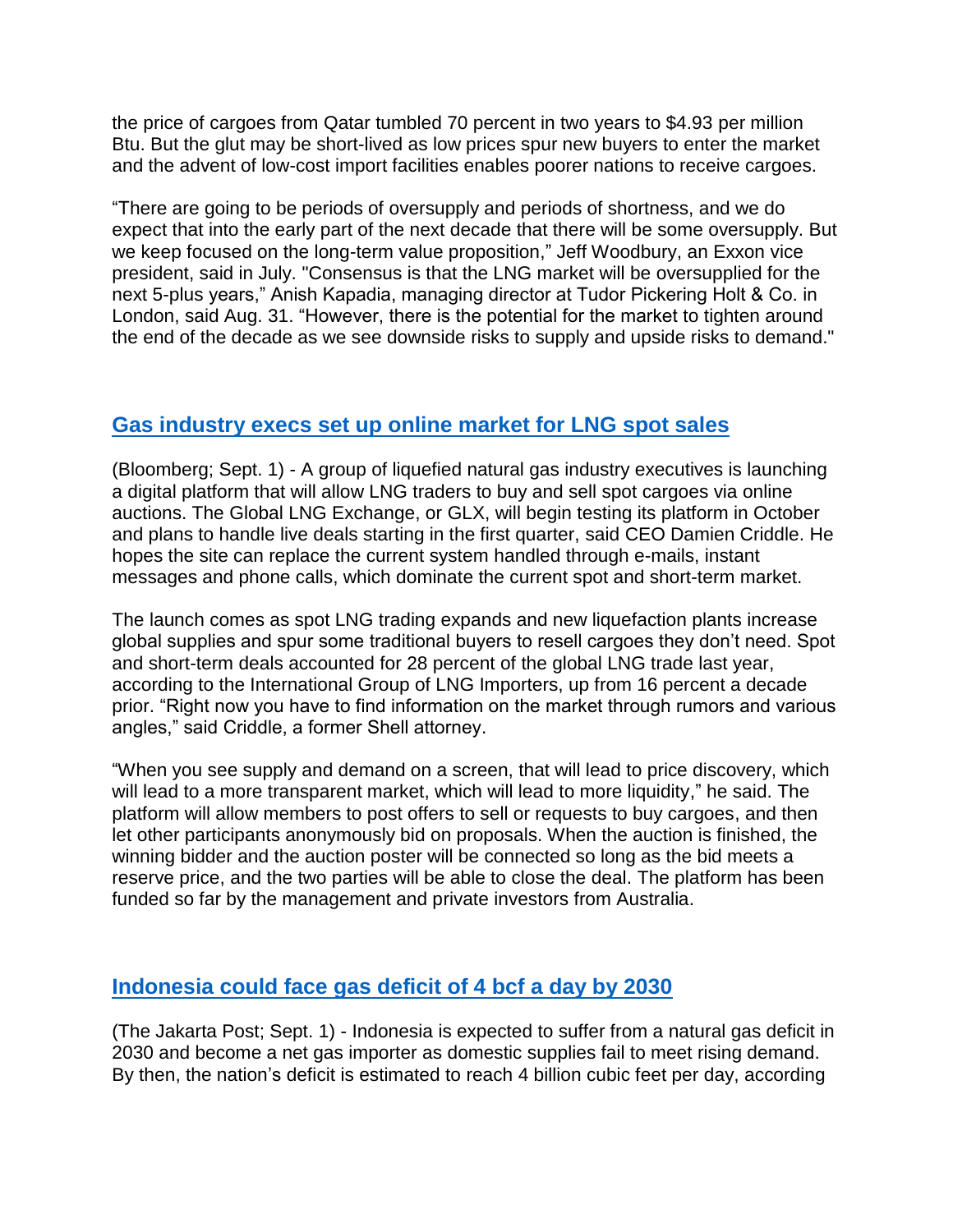to data from state-owned oil and gas company Pertamina. The highest demand for gas will come from Java and Sumatra on the back of growing industries in the region.

Most of the gas demand currently comes from state-owned electricity company PLN, but other non-PLN demands are expected to rise by 7 percent per annum from 2015 to 2025. The demands are driven primarily by fertilizers, refineries and mining, most of which are in eastern Indonesia. Indonesia is not the only country in the Southeast Asian region to experience a surge in gas demand. Pertamina director for gas and renewable energy Yenni Andayani said all of Southeast Asia would become net gas importers by 2030, resulting in import needs of more than 2 trillion cubic feet of gas per year.

Indonesia has two major LNG production facilities totaling 10 liquefaction trains, the first of which started up in 1977. Despite the country's gas reserves, a lack of pipelines prevents many areas of the islands nation from getting access to the gas, with increasing demands on LNG production for domestic deliveries in those regions in addition to fulfilling export contracts. Floating receiving, storage and regasification facilities are helping to meet that local demand.

# **[Floating terminals are key to Pakistan's boost in LNG imports](http://www.wsj.com/articles/pakistan-battles-energy-shortage-with-floating-liquefied-natural-gas-terminals-1472650249)**

(Wall Street Journal; Aug. 31) - Pakistan is taking on its energy shortage by dramatically ramping up imports of liquefied natural gas, while undertaking the long-term goal of new pipelines, refineries and storage facilities. Key to Pakistan's plan are floating terminals that will convert imported LNG into gas. Costing less than half an onshore terminal and faster to put into operation, the vessels anchor at ports, often on a long-term basis, and pipe gas into onshore grids, helping cash-strapped countries meet urgent energy needs.

The floating terminals have opened up new markets for LNG producers, which are under pressure from prices that have fallen in the past two years due to a wave of new supply. Pakistan started LNG imports in 2015 with petrochemical and energy company Engro leasing a floating import terminal. A second is planned for mid-2017 by a venture led by Pakistan GasPort. Up to five such terminals are needed, said Sheikh Imran ul Haque, CEO of the country's biggest energy importer, Pakistan State Oil.

Haque said Pakistan will be in the market in the next four months to buy about 4 million tons per year of LNG to supply its second import terminal. The LNG will most likely be purchased in a series of small tenders. The country of nearly 200 million people has long suffered from a lack of investment in its energy sector, causing hours of rolling supply cuts to homes and businesses daily. Pakistan produces 4 billion cubic feet of gas a day, meeting about half its needs, Haque said. Pakistan has no gas pipeline imports.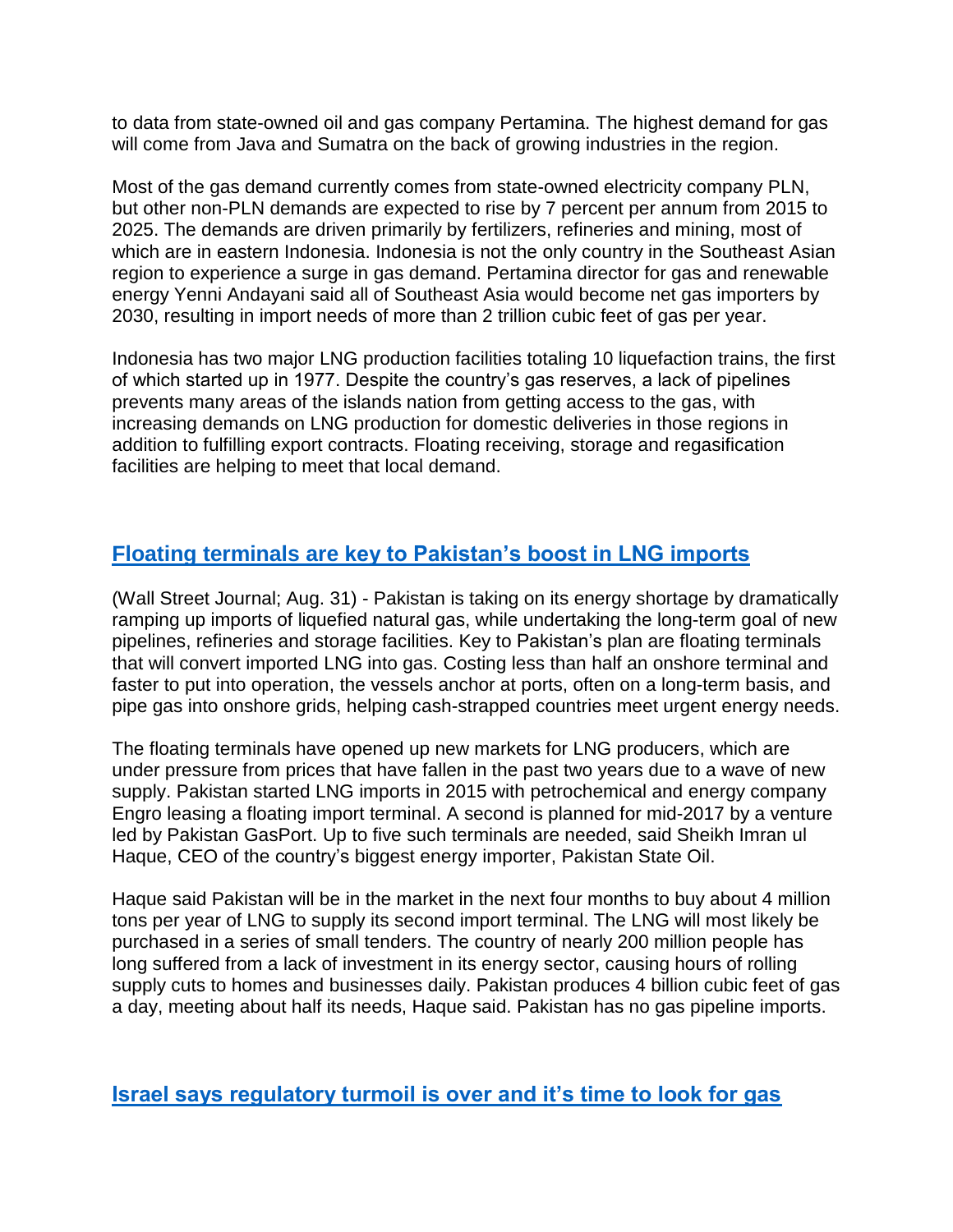(Bloomberg; Aug. 31) - Israel's Energy Minister Yuval Steinitz is out to persuade big energy explorers put off by years of regulatory turmoil to search for natural gas off his country's shores. At a road show in London this week, Steinitz will sit down with executives from large and mid-sized energy companies to make his case that prospects for finding big reserves are good. "According to geological and seismological surveys, it is very probable that most of the natural gas is yet to be found," Steinitz said.

A report by French consultants Beicip-Franlab estimated that Israel's waters hold almost 78 trillion cubic feet of undiscovered gas, about 2½ times the amount in known fields, Steinitz said. In the past 12 months, Steinitz said, he's met with chairmen, executives and directors of most of the world's major gas companies to promote new exploration. Israel is actively seeking energy investors now that the last of the regulatory, legal and political challenges that held up gas development for years was swept away in mid-May.

New exploration licenses could be issued as soon as November. Companies shied away from Israel during the past four years of regulatory turmoil, which ended with higher taxes and forced divestitures for investors. Amos Hochstein, the U.S. State Department's envoy for global energy affairs, said explorers will need to be reassured that the Israeli government won't start changing regulation and tax laws. "We need some time to pass to restore confidence in contract sanctity and regulatory longevity in the system. There's been some damage done to its reputation but it's not irreparable."

#### **[Argentina overbought LNG; delays, diverts or cancels some cargoes](http://www.reuters.com/article/argentina-lng-idUSL8N1BD58B)**

(Reuters; Sept. 1) - Argentina is diverting or cancelling incoming shipments of liquefied natural gas after mild late-winter temperatures curbed fuel demand and forced state-run buyer Enarsa to rework some deals. South America's biggest LNG importer launched back-to-back tenders in June and July after a cold start to winter, lining up dozens of cargoes at bargain prices as global output continued to outpace demand.

But a milder streak in August has undercut demand for heating fuel and left state-run LNG importer Enarsa juggling a supply overhang, the company and trading sources said. Enarsa said it had delayed three cargoes until next year because of one of the warmest Augusts in a decade. Stubbornly high stock levels at Argentina's two import terminals, Bahia Blanca and Escobar, also mean there is no storage for more imports.

Trade sources said at least four cargoes destined for Argentina have been canceled or rescheduled. Seven tankers are now crowded around the country's import terminals, ship-tracking data shows. The problem stretches beyond Argentina. "LNG imports into Latin America in the first half of the year are down by 3 million metric tons, or 28 percent lower than volumes received over the same period last year," LNG consultant Andy Flower said. In Mexico, cheaper U.S. pipeline gas imports have pushed out LNG, while Brazil cut imports by 60 percent as heavy rainfall replenished hydroelectric reserves.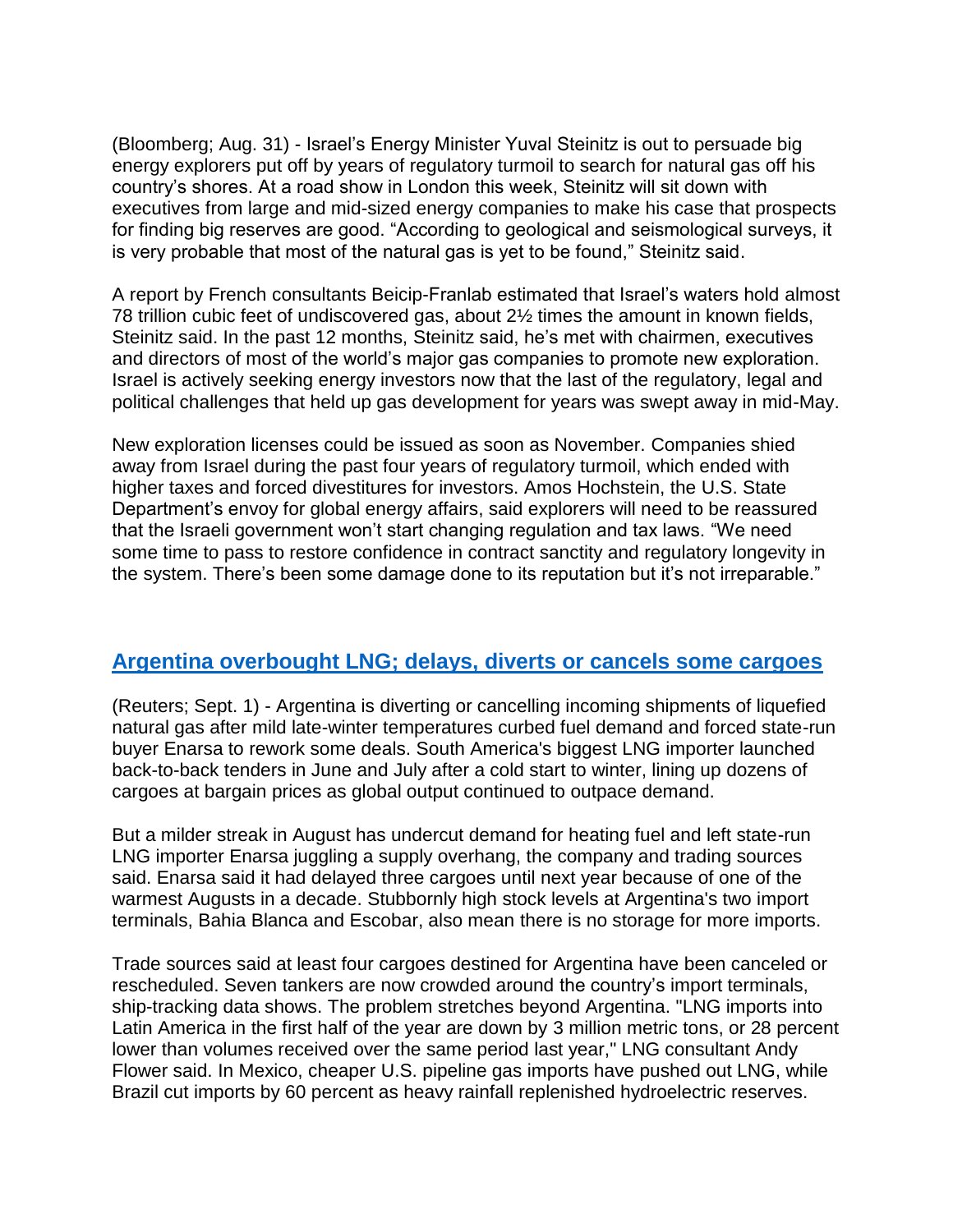## **[Growing demand could end years of low U.S. natural gas prices](http://www.wsj.com/articles/end-in-sight-for-u-s-natural-gas-glut-1472830203)**

(Wall Street Journal; Sept. 2) - Too much of a good thing can be wonderful. Just ask ordinary American consumers and industries such as petrochemicals that have benefited from a multiyear glut in natural gas. Now, though, evidence is mounting that the bonanza is nearing its end. The question isn't merely if or even when the surfeit eases, but how sharp the impact might be on prices.

After so many years of low prices, the consequences of a sharp and lasting boost may be particularly jarring to business plans that assumed low prices ad infinitum. At face value, it doesn't seem to be too painful — yet. Futures prices around \$2.80 per million Btu are higher than the sub-\$2 level many predicted earlier this year, but that is seen as the temporary cost of a hot summer and air-conditioning demand. The amount of gas in U.S. underground storage last week still was an all-time seasonal high.

At the same time, onshore gas production fell in June for the fourth consecutive month, according to the U.S. Energy Information Administration. And the number of rotary rigs drilling for gas in North America touched an all-time low last week. Meanwhile, the low cost of gas has stoked demand for it as a power generation fuel. The EIA said in March that this year should see gas overtake coal for the first time ever. U.S. power producers consumed a seasonal record amount of gas in June, up 9 percent from a year earlier.

#### **[Gas consumption at U.S. power plants up 8% in first half of year](http://www.reuters.com/article/us-usa-natgas-kemp-idUSKCN117428)**

(Reuters column; Sept. 1) - U.S. power producers burned an unusually large amount of natural gas in June and their consumption will almost certainly hit an all-time record in July as a result of the heat wave that hit much of the country. Warmer than normal weather is maximizing electricity demand while cheap gas prices provide a strong incentive to meet that demand by running gas-fired rather than coal-fired plants.

Power producers burned 1.011 trillion cubic feet of gas in June 2016, a record for the month of June and an increase of 9 percent compared with the same month in 2015. Power producers' gas consumption during the whole of the first half of the year was almost 8 percent higher than in 2015. Gas-fired plants have seized market share from coal, which has fewer plants and less capacity than in 2015 and utilization rates have dropped. Total coal-fired generating capacity declined by 5 percent.

Gas-fired power plants have benefited from a sharp drop in their fuel costs in both absolute terms and relative to coal. Both gas and coal prices have dropped over the past year but gas prices have fallen more, which has shifted the generation mix. Gas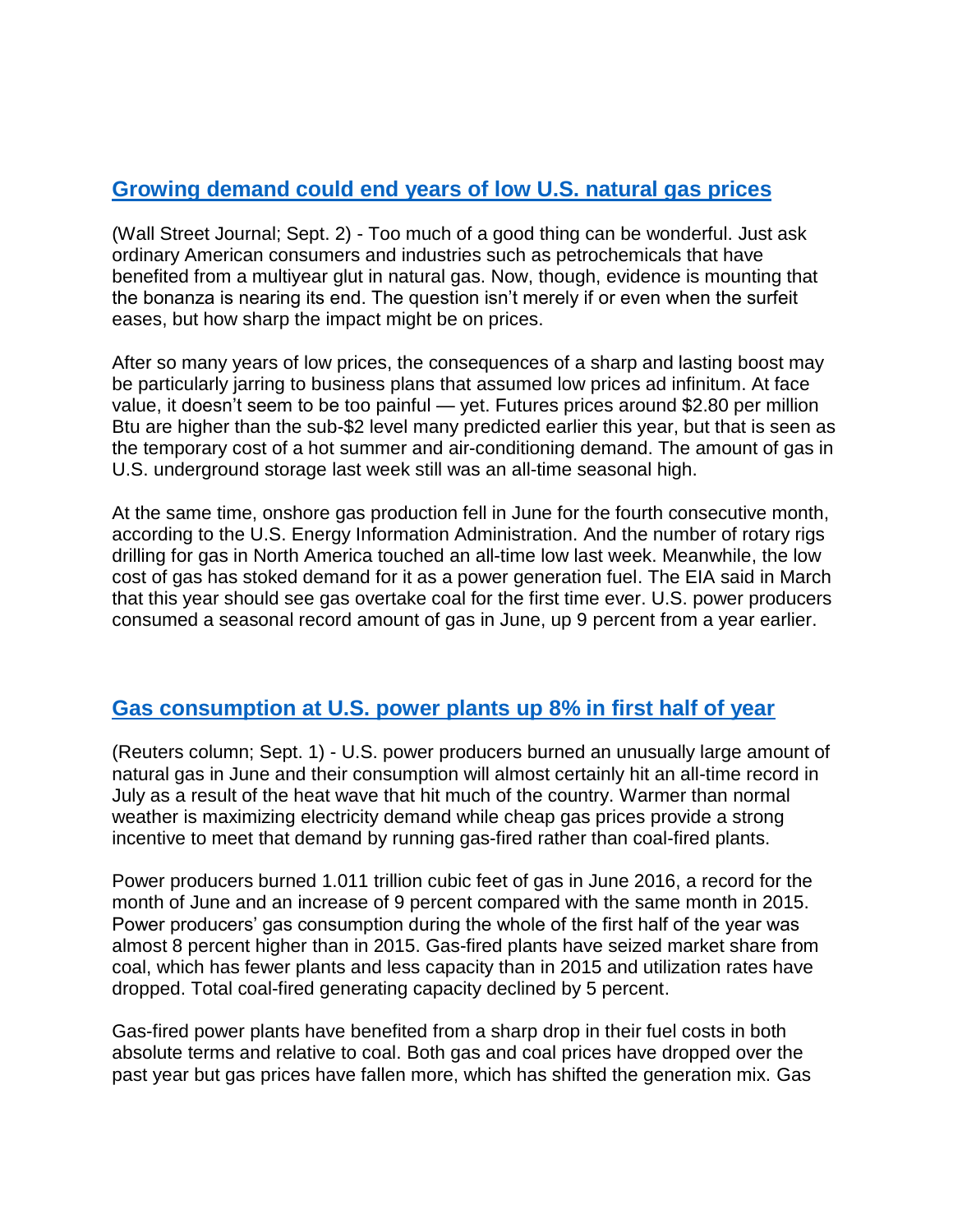consumption is set to continue increasing sharply over the next 12 months unless fuel prices rise from their current level.

#### **[Oklahoma shuts down disposal wells while USGS investigates](http://www.wsj.com/articles/disposal-wells-link-to-oklahoma-earthquake-scrutinized-1473102739) quake**

(Wall Street Journal; Sept. 5) - The U.S. Geological Survey is examining whether the 5.6-magnitude earthquake that shook Oklahoma on Sept. 3 and tied for the strongest temblor ever recorded in the state was triggered by the underground disposal of wastewater from oil and gas production. The quake, which damaged some buildings but didn't cause serious injuries, spurred Oklahoma regulators within hours to demand that operators shut down 37 disposal wells in a 500-square-mile area.

The quake took place near Pawnee, Okla., a town of about 2,200 people 55 miles northwest of Tulsa, and was felt throughout the middle of the country, as far as Kansas City and Houston. "Without studying the specifics of the wastewater injection and oil and gas production in this area, the USGS cannot currently conclude whether or not this particular earthquake was caused by industrial-related, human activities," the USGS said. Government and academic researchers have found that injection of wastewater into deep disposal wells may help trigger movement along geologic fault lines.

The USGS will continue to process seismic data in the coming days and weeks "that will help answer this question," the statement said. Oklahoma has a history of seismic activity — it experienced a 5.5-magnitude temblor in 1952, for example. But the state has stepped up regulation of injection wells after seeing a dramatic increase in quakes over the past decade that experts at the USGS and in academia have tied to the practice of burying wastewater near faults underground. In 2015, the USGS recorded 2,500 quakes with a magnitude of 2.5 or higher in the state, up from just three in 2005.

## **[IEA chief sees global oil market back to balance in 2017](http://www.reuters.com/article/oil-outlook-iea-idUSL3N1BD3SK)**

(Reuters; Sept. 1) - The International Energy Agency expects oil markets to reach a balance between supply and demand in 2017 as the current oil glut slowly eases, IEA chief Fatih Birol said during meetings in South Korea. The head of the Paris-based agency also exchanged views with Energy Minister Joo Hyung-hwan on the direction of the world's energy markets in the wake of the renewed commitment to tackle climate change after last year's Paris climate talks, South Korea's Energy Ministry said Sept. 1.

The IEA forecast in its August report that oil markets will slowly tighten in the second half of 2016. "Oversupply of oil markets will gradually be eased and (oil markets) will find a balance between supply and demand in 2017," Birol said in the statement. Birol also said there is concern that a decline in upstream oil and gas investments because of the prolonged low oil prices could increase oil-price volatility.